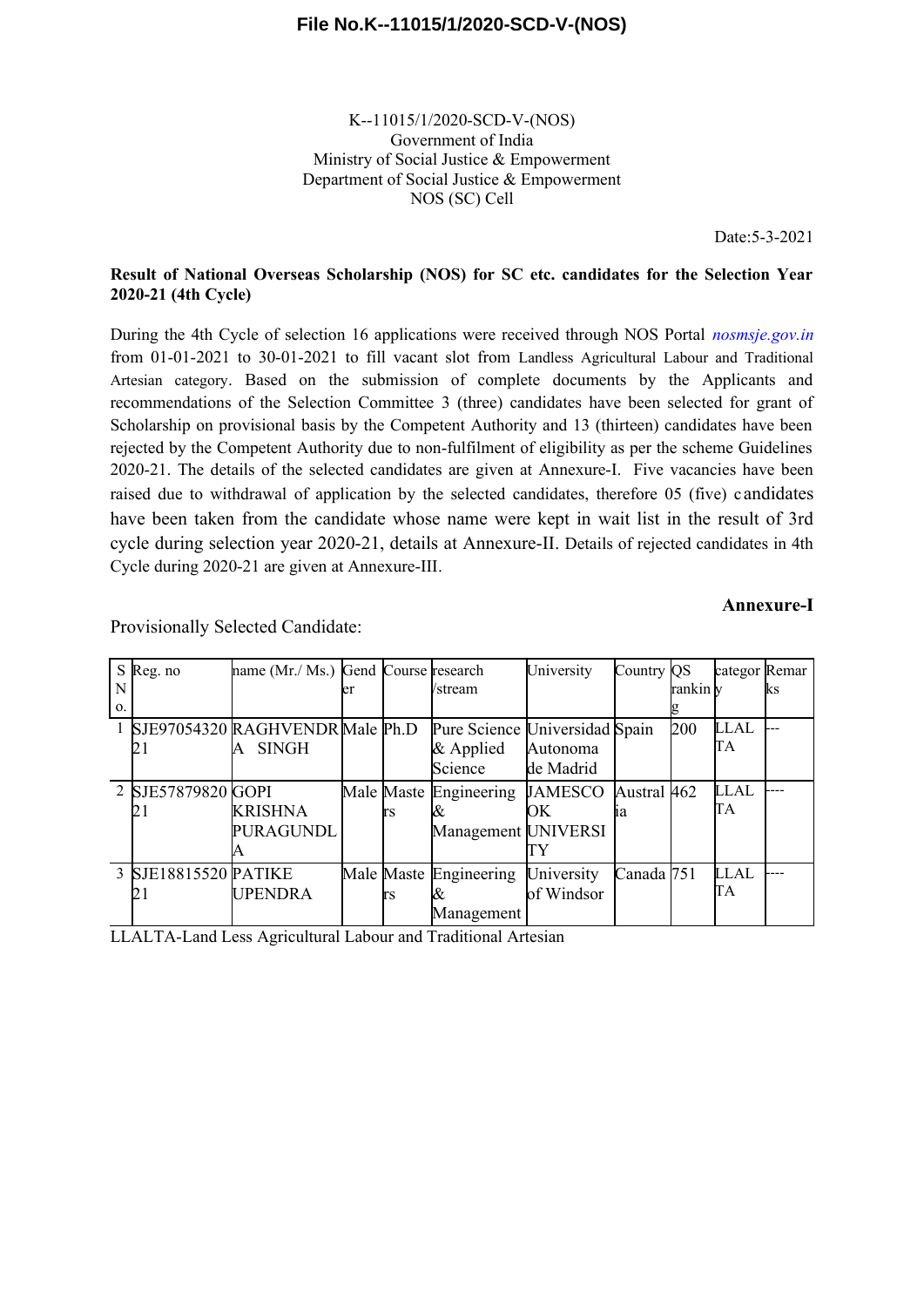### **Annexure-II**

| S<br>No.       | Reg. no       | name (Mr./<br>Ms.)                                       | Gender | Course         | research<br>/stream                          | University                                              | Country                 | QS<br>ranking | category  |
|----------------|---------------|----------------------------------------------------------|--------|----------------|----------------------------------------------|---------------------------------------------------------|-------------------------|---------------|-----------|
|                | SJE4000172021 | $\mathbf S$<br><b>DEEPTHI</b>                            | F      | Ph.D           | Humanities &<br>Social Science               | University of<br>Dundee                                 | United<br>Kingdom       | 302           | <b>SC</b> |
| $\mathcal{D}$  | SJE6202942021 | <b>AKSHAY</b><br>YADAVRAO<br><b>DURGE</b>                | M      |                | Masters Engineering $\&$<br>Management       | Griffith<br>University,<br>Queensland                   | Australia               | 303           | <b>SC</b> |
| $\mathcal{E}$  | SJE6757562021 | ZEEL<br><b>MAHENDRA</b><br><b>BHAI</b><br><b>PANSARA</b> | F      |                | Masters Engineering &<br>Management          | University of<br>Essex                                  | United<br>Kingdom       | 370           | <b>SC</b> |
| $\overline{4}$ | SJE9834822021 | <b>OMKAR</b><br><b>NAGIA</b>                             | M      | <b>Masters</b> | Engineering $\&$<br>Management               | <b>GEORGIA</b><br><b>STATE</b><br><b>UNIVERSIT</b><br>Y | United<br><b>States</b> | 400           | <b>SC</b> |
| 5              | SJE8542552021 | VISHALBHA<br><b>MANUBHAI</b><br><b>ROHIT</b>             | M      |                | Masters Pure Science &<br>Applied<br>Science | <b>FLINDERS</b><br><b>UNIVERSIT</b>                     | Australia               | 423           | <b>SC</b> |

Provisionally Selected Candidate from the candidate whose name were kept in wait list in the result of 3rd cycle during selection year 2020-21: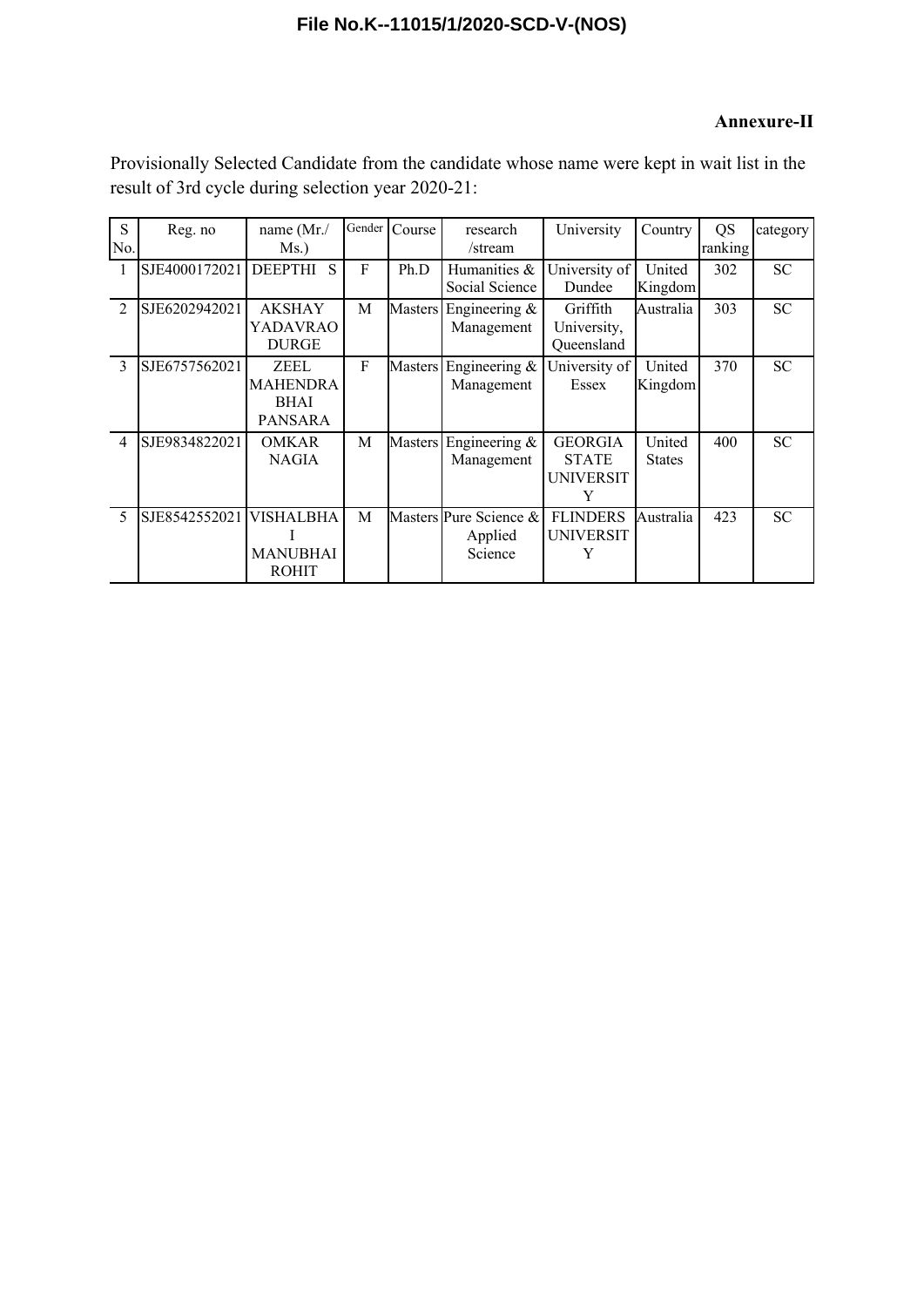#### **Annexure-III**

|                | S.No Registration<br>Number | Name                               |   | <b>Gende Course Stream</b> |                                                            | University                                               | Country           | Remark                                                                                                                                                                                     |
|----------------|-----------------------------|------------------------------------|---|----------------------------|------------------------------------------------------------|----------------------------------------------------------|-------------------|--------------------------------------------------------------------------------------------------------------------------------------------------------------------------------------------|
| $\mathbf{1}$   | SJE186154202 ABHIJEET       | LAXMAN<br><b>GAIKWAD</b>           | M |                            | Master Engineering & QUEEN<br>Management                   | <b>MARY</b><br><b>UNIVERSIT</b><br>Y OF<br><b>LONDON</b> | United<br>Kingdom | Certificate<br>for<br>Landless<br>Agricultura<br>l Labourer<br>and<br>Traditional<br><b>Artisans</b><br>has not<br>been<br>attached.                                                       |
| $\overline{2}$ | SJE410429202 AISHWARY F     | <b>CHANDRAK</b><br>ANT<br>SONAVANE |   |                            | Master Engineering & University of Australia<br>Management | Melbourne                                                |                   | Certificate<br>for<br>Landless<br>Agricultura<br>1 Labourer<br>and<br>Traditional<br><b>Artisans</b><br>has not<br>been<br>attached.                                                       |
| $\overline{3}$ | SJE211251202 ARUN           | <b>BHAGAT</b>                      | М |                            | Master Pure Science<br>& Applied<br>Science                | ---                                                      | --                | Certificate<br>for<br>Landless<br>Agricultura<br>l Labourer<br>and<br>Traditional<br><b>Artisans</b><br>and offer<br>letter from<br>foreign<br>University<br>have not<br>been<br>attached. |
| $\overline{4}$ | SJE710609202 GOYAL          | <b>SONKAR</b>                      | M |                            | Master Engineering & SP Jain<br>Management                 | School Of<br>Global<br>Management                        | Australia         | Certificate<br>for<br>Landless<br>Agricultura<br>l Labourer<br>and<br>Traditional<br>Artisans                                                                                              |

Details of Rejected applicant due to non-fulfilment of eligibility as per the scheme Guidelines 2020-21 in 4th Cycle 2020-21

 $\bar{\rm H}$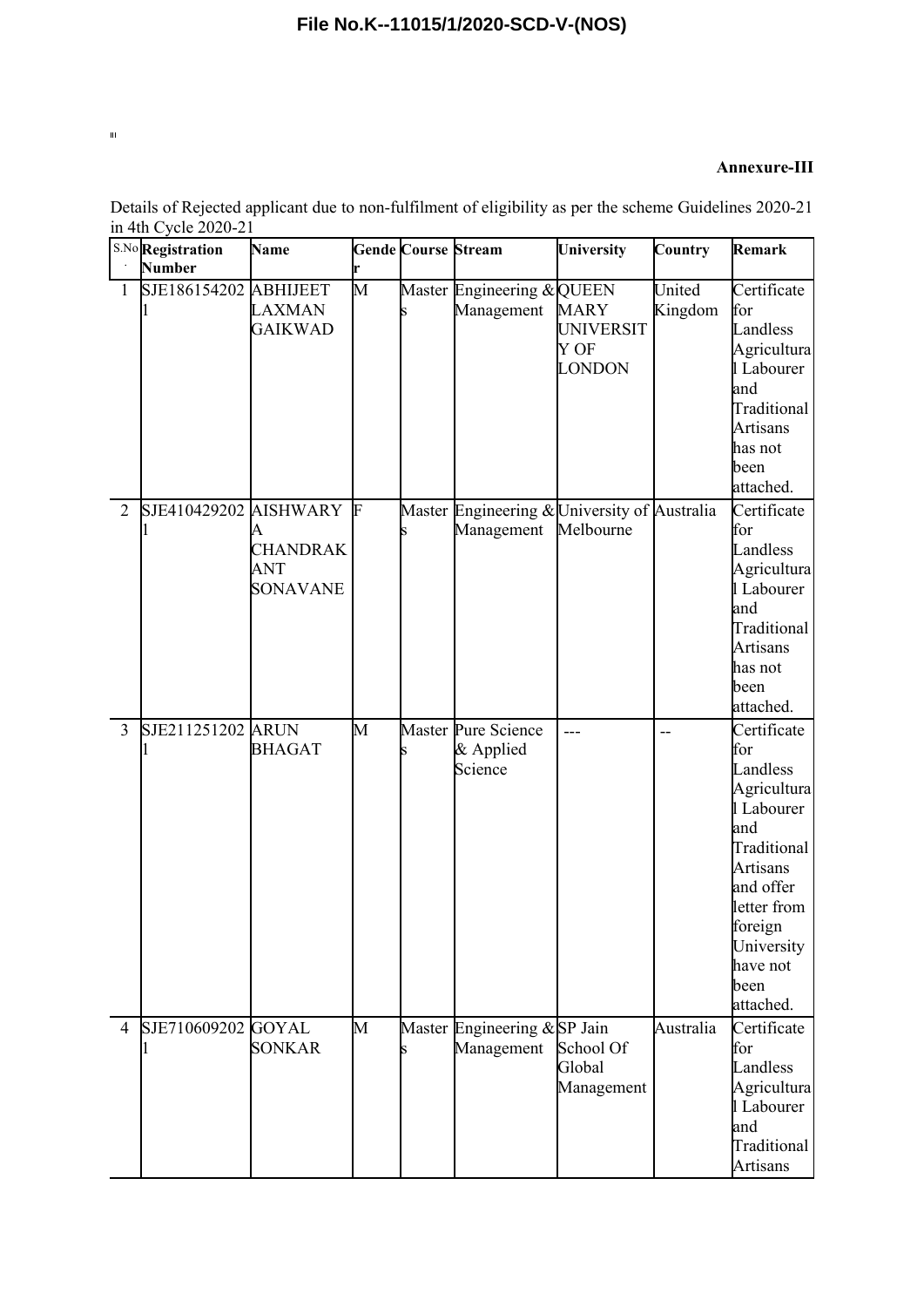|                |                       |                                   |   |                                                        |                                 |                         | has not<br>been<br>attached.                                                                                                                                                                        |
|----------------|-----------------------|-----------------------------------|---|--------------------------------------------------------|---------------------------------|-------------------------|-----------------------------------------------------------------------------------------------------------------------------------------------------------------------------------------------------|
| 5              | SJE150185202 JITENDER | <b>SWAMI</b>                      | M | Master Humanities & Yale<br>Social Science University  |                                 | United<br><b>States</b> | Certificate<br>for<br>Landless<br>Agricultura<br>l Labourer<br>and<br>Traditional<br><b>Artisans</b><br>and valid<br>offer letter<br>form<br>foreign<br>university<br>have not<br>been<br>attached. |
| 6              | SJE903247202 PATIKE   | UPENDRA                           | M | Master Engineering & University<br>Management          | of Windsor                      | Canada                  | Duplicate<br>Applicatio<br>n                                                                                                                                                                        |
| $\overline{7}$ | SJE775319202 SHOBHIT  | <b>KUMAR</b><br><b>RAVI</b>       | M | Master Engineering & Macquarie<br>Management           | University                      | India                   | Certificate<br>for<br>Landless<br>Agricultura<br>l Labourer<br>and<br>Traditional<br><b>Artisans</b><br>has not<br>been<br>attached.                                                                |
| 8              | SJE896263202 SIDDHESH | <b>RAJENDRA</b><br>PALASHIKA<br>R | M | Master Agricultural<br>Science &<br>Medicine           | University of United<br>Pacific | <b>States</b>           | Certificate<br>tor<br>Landless<br>Agricultura<br>l Labourer<br>and<br>Traditional<br><b>Artisans</b><br>has not<br>been<br>attached.                                                                |
| 9              | SJE300177202 SIVA     | <b>AVULA</b>                      | M | Master Engineering & Kingston<br>Management university |                                 | United<br>Kingdom       | Certificate<br>for<br>Landless<br>Agricultura<br>l Labourer<br>and<br>Traditional<br><b>Artisans</b><br>has not<br>been                                                                             |